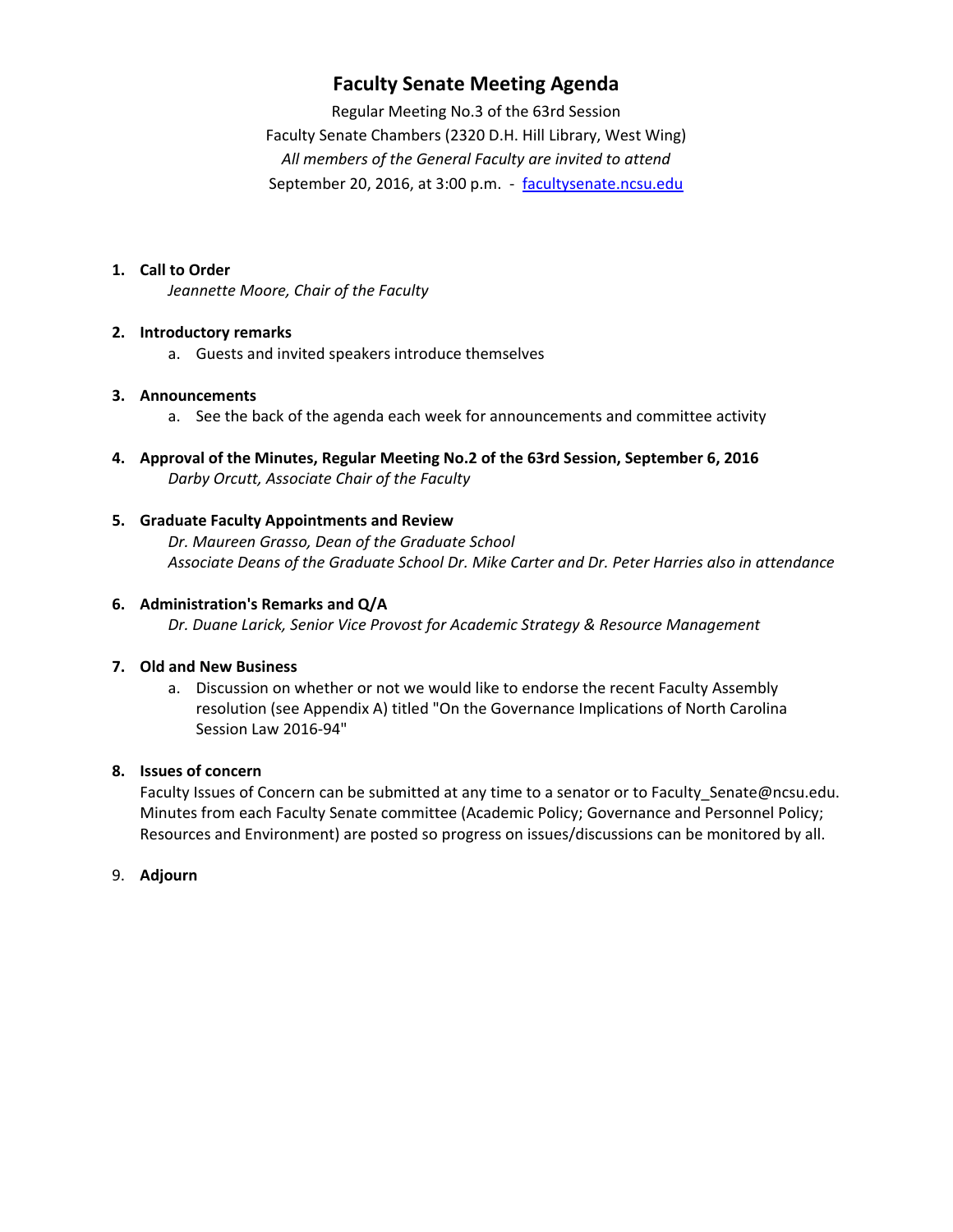# NORTH CAROLINA STATE UNIVERSITY Faculty Senate Calendar and Announcements September 20, 2016

#### **CALENDAR**

9/22/2016 3:00 pm Thursday: **Executive Committee** in 2320 D.H. Hill *‐ Jeannette Moore, Chair*

\*\*\*\*\*\*\*\*\*\*\*\*\*\*\*\*\*\*\*\*\*\*\*\*\*\*\*\*\*\*\*\*\*\*\*\*\*\*\*\*\*\*\*\*\*\*\*\*\*\*\*\*\*\*\*\*\*\*\*\*\*\*\*\*\*\*\*\*\*\*\*\*\*\*\*\*\*\*\*\*\*

#### 9/27 and 10/11/2016 **Committee meetings:**

#### **ACADEMIC POLICY COMMITTEE** ‐ *Sarah Ash and Alton Banks, Co‐Chairs*

3:00 pm in 210 Dabney on Tuesday, 9/27 and 10/11/2016

- a. [(9/13) Meeting with Barbara Kirby and Li Marcus; topics include syllabus and syllabus tool.]
- b. [University Academic Advising Council (UAAC) and the Inter-College Transfer (ICT) Program]
- c. Graduate School application fee of \$85; role of the Graduate School in admissions

**GOVERNANCE AND PERSONNEL POLICY COMMITTEE** ‐ *David Auerbach and Beth Fath, Co‐Chairs* 3:20 pm in 441 Withers on Tuesday, 9/27 and 10/11/2016

a. Faculty duties support people once did

**RESOURCES AND ENVIRONMENT COMMITTEE** ‐ *Kimberly Ange‐van Heugten and Helmut Hergeth, Co‐Chairs* 3:00 pm in the Faculty Collaborative Conference Room, 2310 DH Hill Library, on Tuesday, 9/27 and 10/11/2016

- a. [(9/19 mtg with Marc Hoit) Petition to change unity ID in compelling circumstances]
- b. Improving traffic flow to and from Dan Allen Parking Deck during extreme traffic congestion resulting from the Hillsborough 2016/2017 construction
- c. Ways to improve two-way communication between Faculty Senate and Facilities (including Transportation)

\*\*\*\*\*\*\*\*\*\*\*\*\*\*\*\*\*\*\*\*\*\*\*\*\*\*\*\*\*\*\*\*\*\*\*\*\*\*\*\*\*\*\*\*\*\*\*\*\*\*\*\*\*\*\*\*\*\*\*\*\*\*\*\*\*\*\*\*\*\*\*\*\*\*\*\*\*\*\*\*\*

10/4/2016 **General Faculty Meeting** at 3:00 pm in Talley Coastal Ballroom ‐ *Jeannette Moore, Chair* 10/6/2016 3:00 pm Thursday: **Executive Committee** in 2320 D.H. Hill *‐ Jeannette Moore, Chair* 10/18/2016 **Faculty Senate Meeting** at 3:00 pm in 2320 D.H. Hill ‐ *Jeannette Moore, Chair*

#### **ANNOUNCEMENTS**

- 1. October 28<sup>th</sup> will be the kickoff for the Faculty and Staff Giving Campaign; many activities will occur that week due to Homecoming. https://giving.ncsu.edu/your‐gift/annual‐giving/
- 2. NC State will celebrate "5 Years of Google" on Wednesday, Nov. 30 from 12:30 to 4 p.m. Keynote speaker (Jonathan Rochelle, director of Google Product Management), information booths, video demo slam contest , many great prizes see: https://google.oit.ncsu.edu/5‐years‐of‐google/
- 3. The Office of Faculty Development is hosting a Faculty Writing Retreat (Fall Break, Oct 6/7, 9 to 4:30, Hunt Library) to provide dedicated space and uninterrupted time for tenure- and non tenure-track faculty to work on their Fall writing projects. Sign up at http://go.ncsu.edu/faculty-writing-retreat.
- 4. Transportation is evaluating pedestrian safety and traffic data to see if there is some sort of solution to the Hillsborough construction traffic problem for people who park in the Dan Allen deck.
- 5. Dr. Jane Lubischer has agreed to represent the Faculty Senate on the General Education Task Force.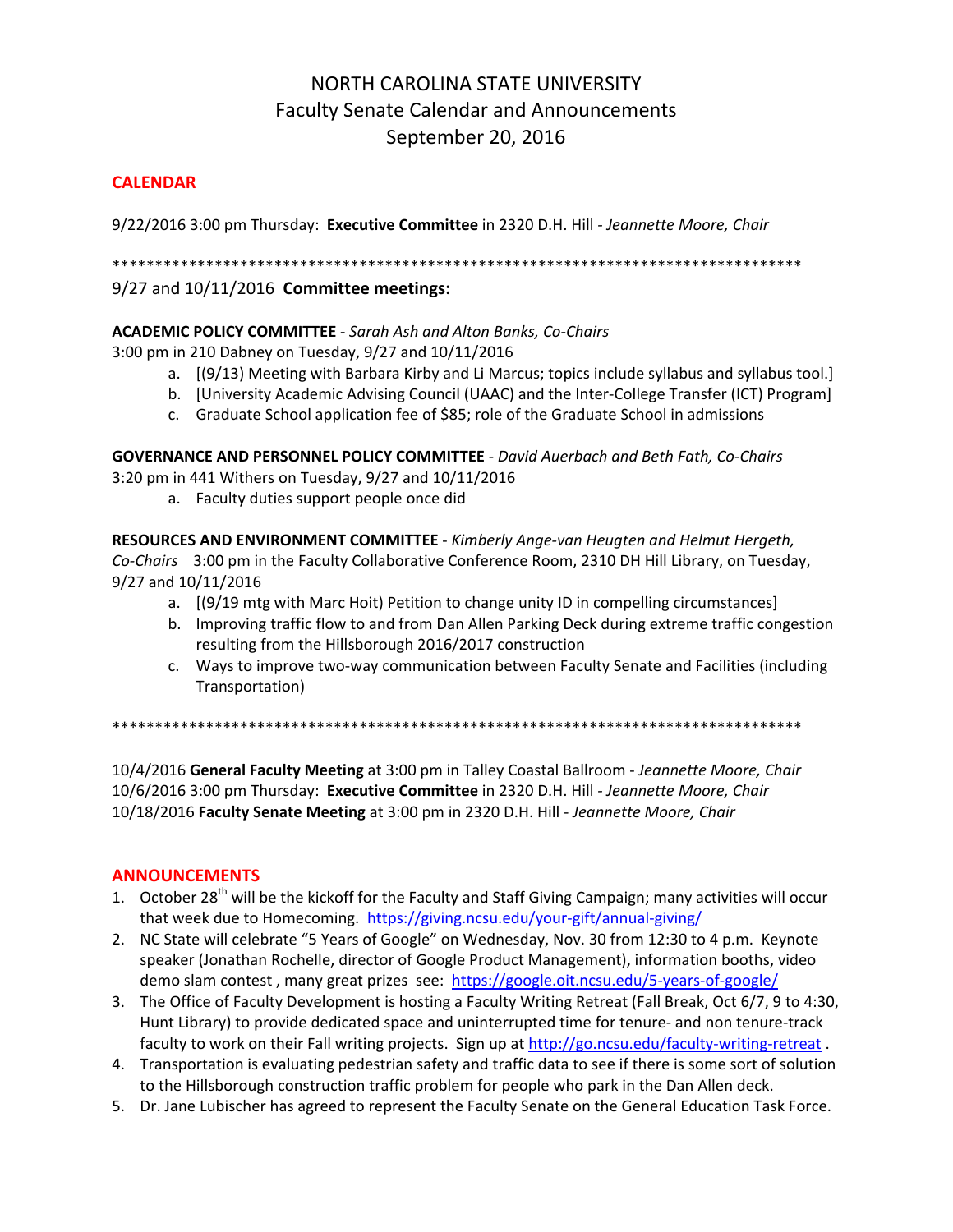ļ



## **Resolution 2017-1**

## **On the Governance Implications of North Carolina Session Law 2016-94**

Approved by the UNC Faculty Assembly September 02, 2016

Whereas, NC General Statute 116-11 establishes a Board of Governors to plan and develop a coordinated system of higher education and govern the 17 constituent institutions; and

Whereas, NC General Statute 116-14 provides for the Board to elect a President of University of North Carolina to act as the chief administrative officer of the University; and

Whereas, UNC operates under a system of shared governance leveraging the collective strength of chancellors, and administrators, and honoring the traditional role of the faculty in the governance of the academy; and

Whereas; Session Law 2016-94, section 11.6 (GS 116-239.5) mandates the creation of Lab Schools on eight UNC campuses, circumventing: administrative structures and procedures established by the UNC Code, the Department of Public Instruction, local Boards of Education, and best practices of effective governance by excluding consultation with faculty and administrators of the schools of education at UNC campuses; and

Whereas; Session Law 2016-94, section 11.8 establishes a Policy "Collaboratory" at UNC Chapel Hill in apparent violation of multiple clauses of GS 116, and established procedures for the creation of centers and institutes required by UNC Code 400.5[R], which clearly apply to this entity; and

Whereas; Session Law 2016-94, section 11.9 overrides Board of Governors' action penalizing UNC Chapel Hill in the 2015-2016 academic year for exceeding the UNC Code mandated 18% out-of-state enrollment cap, thereby undermining the lawful prerogative authority of the Board of Governors and principles of effective institutional governance;

Resolved, The UNC Faculty Assembly opposes the processes of formulating and implementing the aforementioned actions, and reiterates the Assembly's opposition to all actions establishing restrictive precedent that binds the governance authority of the current faculty and its successors, the Executive leadership of UNC campuses and the UNC system, current and future Boards of Governors, and future representatives of the people of this State, in their efforts to promote the success of public higher education in North Carolina;

Resolved, That the NC General Assembly fully restore all prerogative authority of the Board of Governors in matters pertaining to institutional adherence to the UNC Code; and

Resolved*,* That the appended justification of this resolution (Appendix A) provides a narrative of developments and concerns explaining its origins.

G. Lugo UNCW, Chair T. Ives UNCCH, 5 delegate Caucus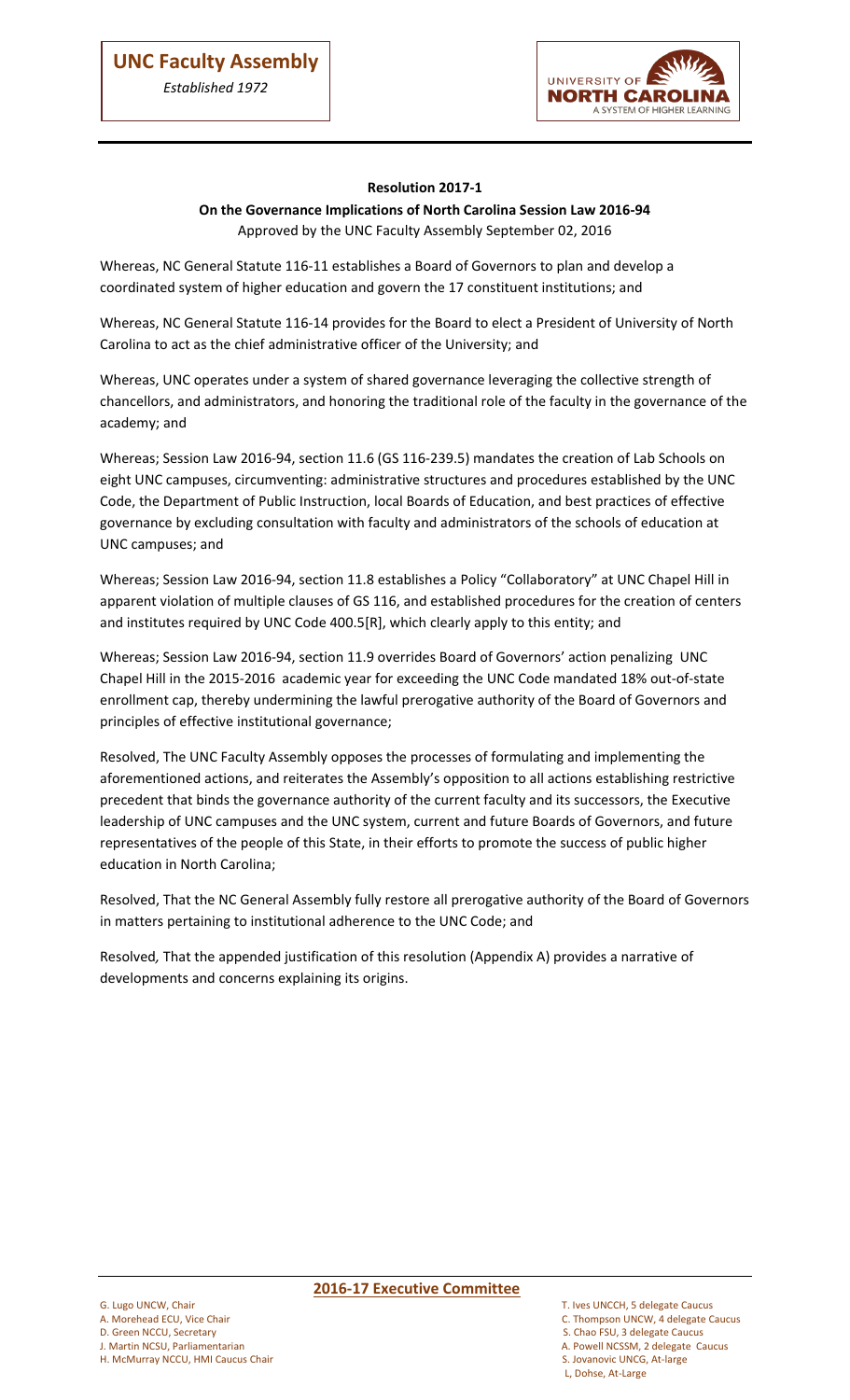#### APPENDIX A

### Justification for UNC Faculty Assembly Resolution 2016-5 On the Governance Implications of North Carolina Session Law 2016-94

- A. **Section 11.6** Lab Schools NC 116-239
	- a. Section NC 116-239 of the NC budget calls for the Board of Governors (BOG) to designate eight campuses to establish "Laboratory Schools" to improve student performance in local administrative units with low performance schools. Except as provided, Lab Schools are exempt from statutes and rules applicable to local Boards of Education.
	- b. Board of Governors records (or lack thereof) show that the creation of the Lab Schools was mandated unilaterally by the Legislature without the informed input of GA, chancellors or any of the deans and faculty in the colleges of education in the system.
	- c. The legislation establishes new duties for Boards of Trustees well beyond those established by the Code. These include adopting a plan for the location of the Lab Schools, appointing advisory boards that will provide general oversight, and other duties which are within the purview of faculty, such as establishing the standard course of study for Lab Schools and conducting student assessments.
	- d. The bill circumvents the Department of Public Instruction, local school boards, and possibly SACS and other accreditation agencies regulating schools of education
	- e. The bill provides no resources for its enactment.

SUMMARY: This legislation is an unprecedented and unjustified overreach into the management of UNC institutions, including an unfunded mandate that will burden institutional resources, an instance of legislative interference in the curriculum of UNC institutions, and a statutory constraint on faculty working conditions that are more appropriately managed at the campus level.

- B. **Section 11.8** UNC-CH Policy Collaboratory
	- a. Section 11.8 of Session Law 2016-94 establishes a "Policy Collaboratory" at UNC-CH to facilitate the dissemination of policy and research expertise on environmental matters, primarily for practical use by State and local government.
	- b. Board of Governors records (or lack thereof) show that the creation of the Policy "Collaboratory" was mandated unilaterally by the Legislature without approval by the Board or consultation with Chapel Hill academic units carrying disciplinary responsibility for research on these and related topics.
	- c. The "Collaboratory" Policy is in our considered judgment a violation of both North Carolina statute, and UNC Policy, including:
		- i. **NC GS 116-11. 2,** which establishes Board authority "for the general determination, control, supervision, management and governance of all affairs of the constituent institutions,"
		- ii. **NC GS 116-11.9c,** which does not "allow the General Assembly, except as to capital improvements, to refer to particular constituent institutions and any specifications as to priorities" in matters pertaining to "new programs and activities, expansions of programs and activities, increases in enrollments, increases to accommodate internal shifts and categories of persons served… improvements in levels of operation and increases to remedy deficiencies, as well as other areas."
		- iii. **NC GS 116-11.9a** which constrains favoring particular institutions, as it must (per) prepare "a single, unified recommended budget for all of the constituent institutions," including "funds requested without reference to constituent institutions."
		- iv. **UNC Policy 400.5**, which requires campuses to initiate all planning, and the Board of Governors to exercise approval authority, for all research, service, and teaching centers and institutes; this entity clearly falls into this category. Faculty have noted that this action is particularly troubling as these Regulations were altered in 2015 to allow the Board to unilaterally eliminate -- at the behest of the legislature and Governors' office -- centers and institutes. Now it appears that the legislature has arbitrarily superseded all processes and procedures regarding University centers and institutes simply by inventing a non-existing word for the title of this program